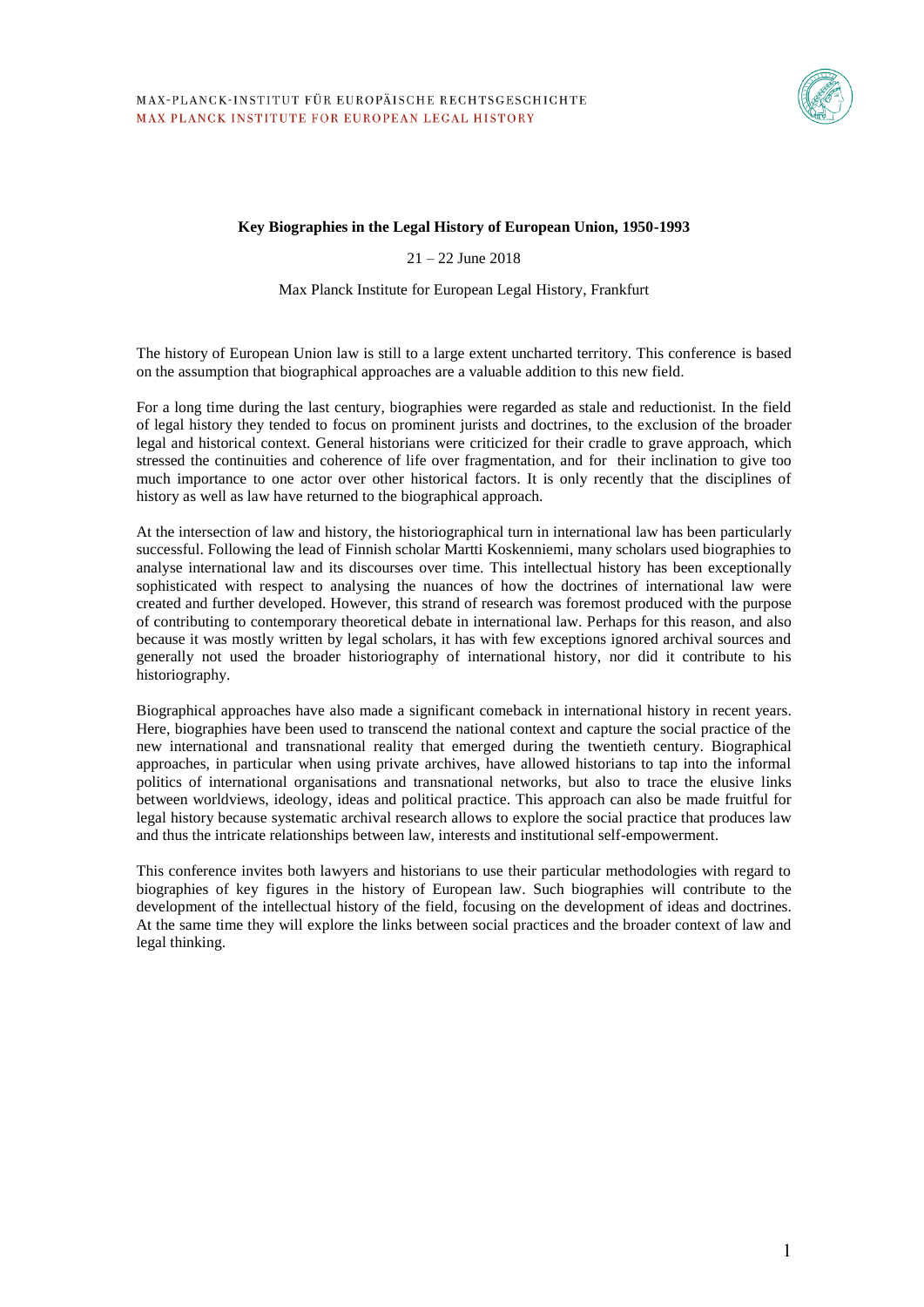

#### *Thursday, 21 June 2018*

- 08h15 Registration
- 08h45 Stefan Vogenauer and Philip Bajon (MPIeR Frankfurt): *Welcome*

## **PANEL I: ECJ 1950s-1970s**

Chair: Anna Katharina Mangold (U Frankfurt)

| 09h00  | Vera Fritz (U Aix-Marseille): <i>Massimo Pilotti (1879-1962)</i>                                                                               |
|--------|------------------------------------------------------------------------------------------------------------------------------------------------|
| 09h20  | William Phelan (Trinity College Dublin): <i>How to study the impact of Robert Lecourt on the</i><br><b>European Court of Justice 1962-1976</b> |
| 09h40. | Comment and Debate: Anthony Arnull (U Birmingham)                                                                                              |
| 10h40  | Coffee                                                                                                                                         |

### **PANEL II: TREATY NEGOTIATORS AND NATIONAL LEADERS**

Chair: Stefan Vogenauer (MPIeR)

- 11h10 Sandrine De Herdt (U Louvain): *Jean-Charles Snoy et d'Oppuers (1907-1991)*
- 11h30 Alexandre Bernier (U Copenhagen): *Michel Debré (1912-1996)*
- 11h50 Comment and Debate: Sigfrido Ramirez-Perez (MPIeR)
- 12h30 Lunch at Restaurant *Sturm und Drang* (Campus)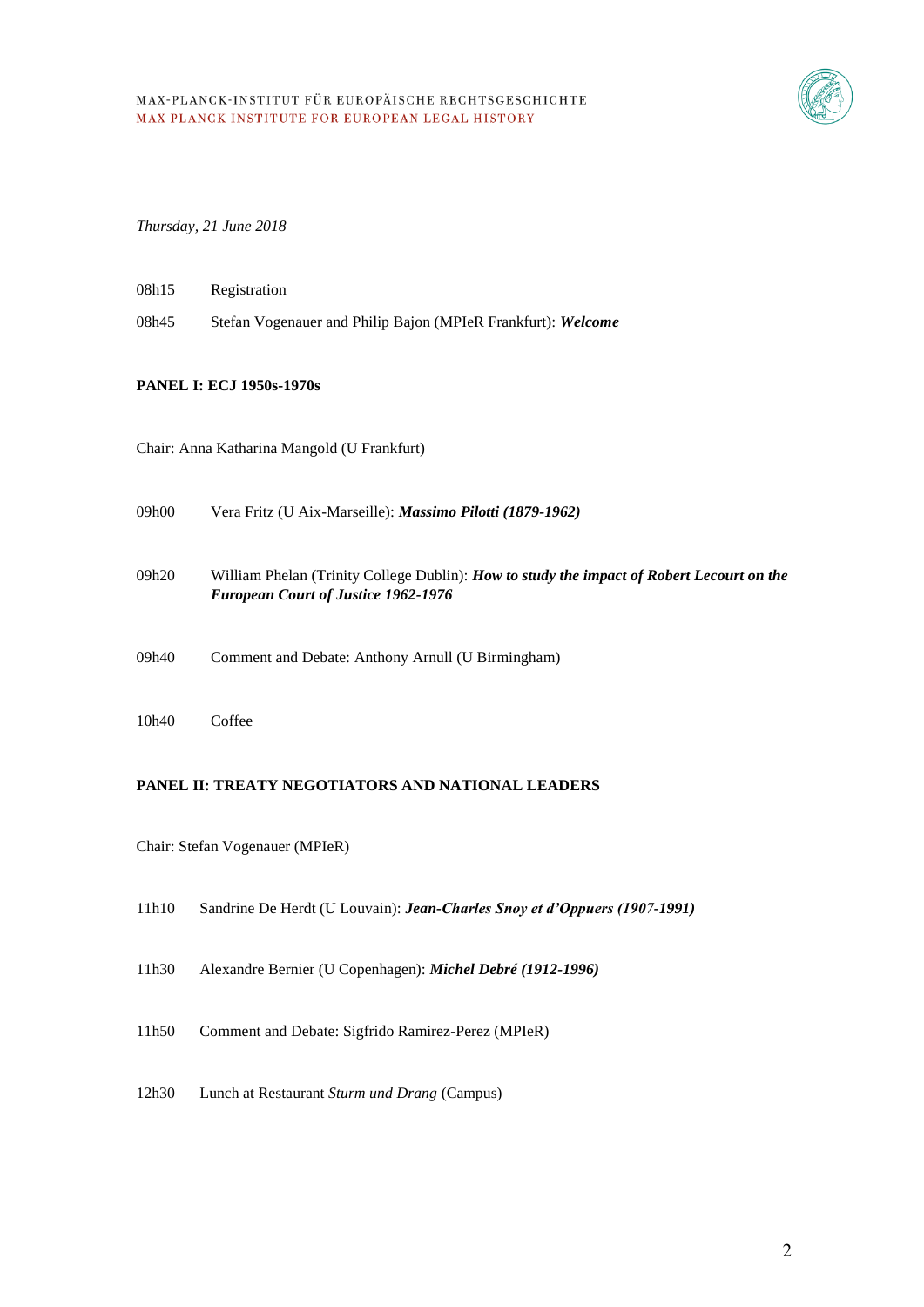

*Thursday, 21 June 2018*

#### **PANEL III: ACADEMIA I**

#### Chair: Ines Soldwisch (RWTH Aachen)

| 13h30 | Stefan Kadelbach (U Frankfurt): Franz Böhm (1895-1977)                                                                                                 |
|-------|--------------------------------------------------------------------------------------------------------------------------------------------------------|
| 13h50 | Felix Lange (U Humboldt Berlin): <i>Continuity and Rupture in European Integration</i><br>History - Hermann Mosler and the Concept of Supranationality |
| 14h10 | Alexandra Kemmerer (MPIL Heidelberg): Law, Exile and the Making of a Transnational<br><b>Constitution: A Life of Eric Stein</b>                        |
| 14h30 | Comment and Debate: Matthias Goldmann (U Frankfurt)                                                                                                    |
| 15h30 | Coffee                                                                                                                                                 |

#### **PANEL IV: ECJ 1980s**

Chair: Anne Deighton (U Oxford)

| 16h             | Jan-Henrik Meyer (U Copenhagen): Taking the member states to court. Ludwig Krämer<br>and the implementation of European Environmental Law in the 1980s and 1990s               |
|-----------------|--------------------------------------------------------------------------------------------------------------------------------------------------------------------------------|
| 16h20           | Mala Loth (U Oslo): Carl Otto Lenz, the ECJ, and the Shaping of European Labour Law                                                                                            |
| 16h40           | Alessandro Rosano (U Padova): Walter van Gerven. Met rechte en rede                                                                                                            |
| 17 <sub>h</sub> | Comment and Debate: Felix Maultzsch (U Frankfurt)                                                                                                                              |
| 19h30           | Dinner at Ristorante Romanella, Wolfsgangstraße 84, 60322 Frankfurt am Main, followed by<br>an exchange of experiences and interests in the academic field of EU legal history |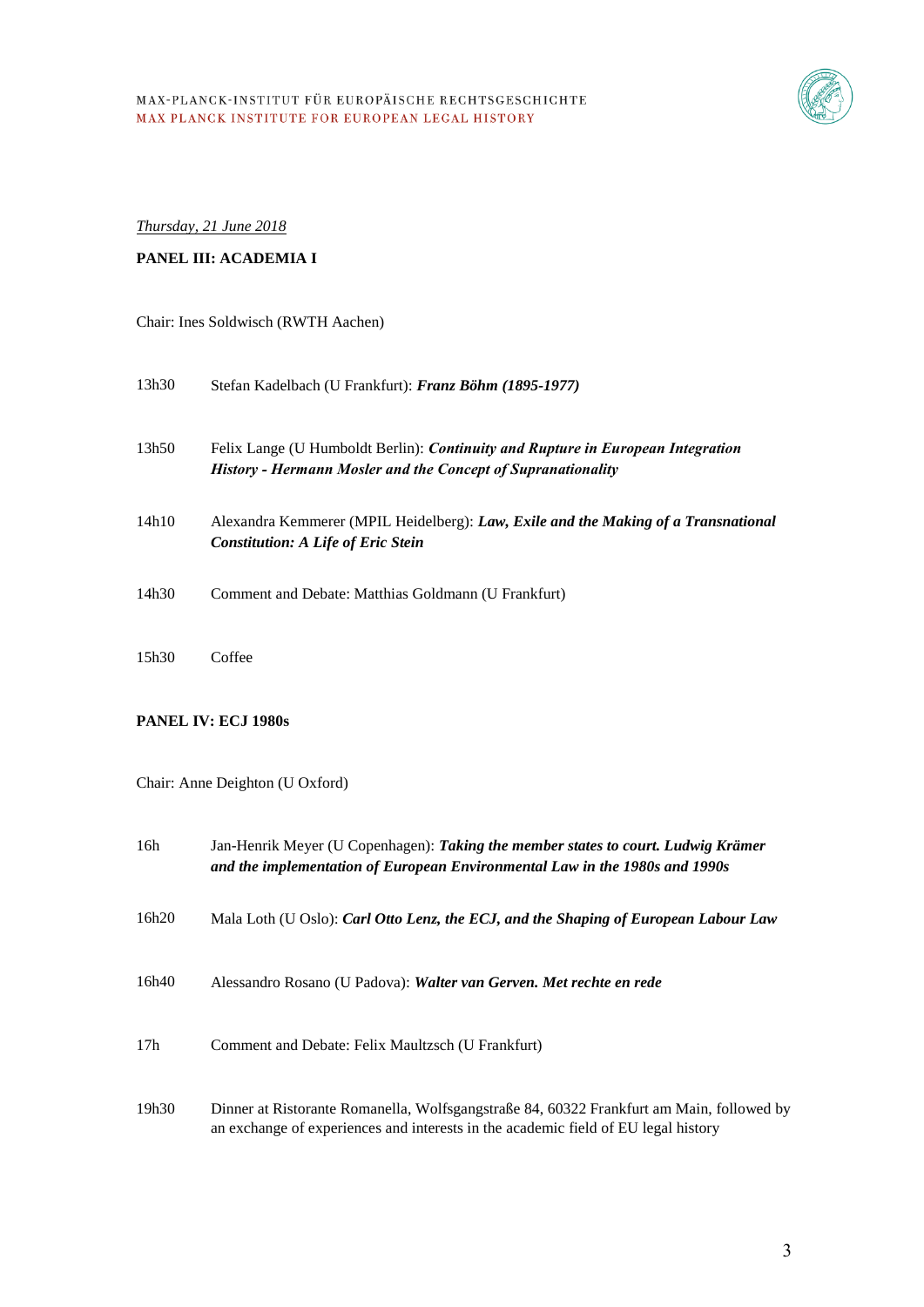

## *Friday,* 22 June 2018

# **PANEL V: HAUTE AUTORITÉ AND COMMISSION**

Chair: Katja Seidel (U Westminster)

| 08h40             | Frank Schorkopf (U Göttingen): Robert Krawielicki (1905-1966) – Director General of the<br>Haute Autorité until 1966                                                  |
|-------------------|-----------------------------------------------------------------------------------------------------------------------------------------------------------------------|
| 09h               | Morten Rasmussen (U Copenhagen) and Anne Boerger (U Alberta): Michel Gaudet (1915-<br>2003)                                                                           |
| 09h20             | Comment and Debate: Antonio Grilli (European Commission Brussels)                                                                                                     |
| 10h <sub>20</sub> | Coffee                                                                                                                                                                |
| 10h50             | Bill Davies (American University Washington): Walter Much                                                                                                             |
| 11h10             | Aude Cefallielo (U Glasgow): <i>Occupational Health and Safety in the European Union:</i><br>Alexandre Berlin's testimony to fill the gaps of the socio-legal history |
| 11h30             | Comment and Debate: Mauve Carbonell (U Aix-Marseille)                                                                                                                 |
| 12h30             | Lunch at Restaurant Sturm und Drang (Campus)                                                                                                                          |